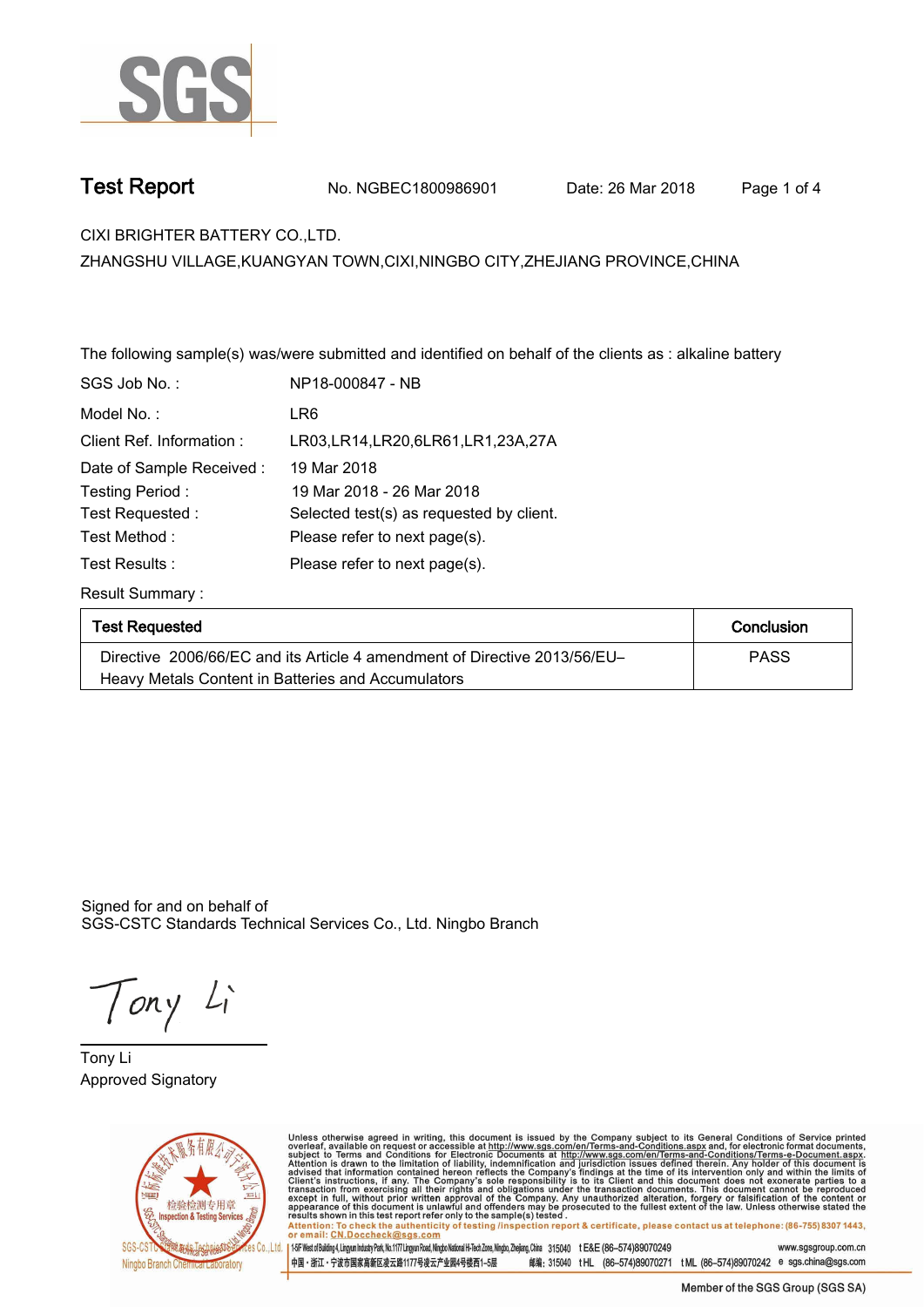

**Test Report. No. NGBEC1800986901** Date: 26 Mar 2018 Page 2 of 4

**Test Results :.**

**Test Part Description :.**

| Specimen No.    | <b>SGS Sample ID</b> | <b>Description</b> |  |
|-----------------|----------------------|--------------------|--|
| SN <sub>1</sub> | NGB18-009869.001     | Silvery battery    |  |

**Remarks :**

 **(1) 1 mg/kg = 0.0001% (2) MDL = Method Detection Limit (3) ND = Not Detected ( < MDL ) (4) "-" = Not Regulated**

# **Directive 2006/66/EC and its Article 4 amendment of Directive 2013/56/EU– Heavy Metals Content in Batteries and Accumulators.**

**Test Method :. Acid digestion method, analysis was performed by ICP-OES..**

| Test Item(s) | <u>Limit</u>             | <u>Unit</u> | <u>MDL</u> | <u>001</u>  |
|--------------|--------------------------|-------------|------------|-------------|
| Lead (Pb)    | $\overline{\phantom{a}}$ | %           | 0.001      | <b>ND</b>   |
| Cadmium (Cd) | 0.002                    | %           | 0.001      | ND          |
| Mercury (Hg) | 0.0005                   | %           | 0.0001     | <b>ND</b>   |
| Conclusion   |                          |             |            | <b>PASS</b> |

**Notes :.**

**(1) Results shown are of total weight of the battery sample.**

**(2) According to the directive 2006/66/EC and its Article 4 amendment of Directive 2013/56/EU, all types of battery shall include the chemical symbol Lead when containing more than 0.004%of Pb..**



Unless otherwise agreed in writing, this document is issued by the Company subject to its General Conditions of Service printed<br>overleaf, available on request or accessible at http://www.sgs.com/en/Terms-and-Conditions.asp Attention: To check the authenticity of testing /inspection report & certificate, please contact us at telephone: (86-755) 8307 1443,<br>or email: <u>CN.Doccheck@sgs.com</u>

145F West of Building 4, Lingyun Industry Park, No.1177 Lingyun Road, Ningbo National Hi-Tech Zone, Ningbo, Zhejang, China 315040 t E&E (86-574)89070249 www.sasgroup.com.cn

中国·浙江·宁波市国家高新区凌云路1177号凌云产业园4号楼西1-5层 邮编: 315040 tHL (86-574)89070271 tML (86-574)89070242 e sgs.china@sgs.com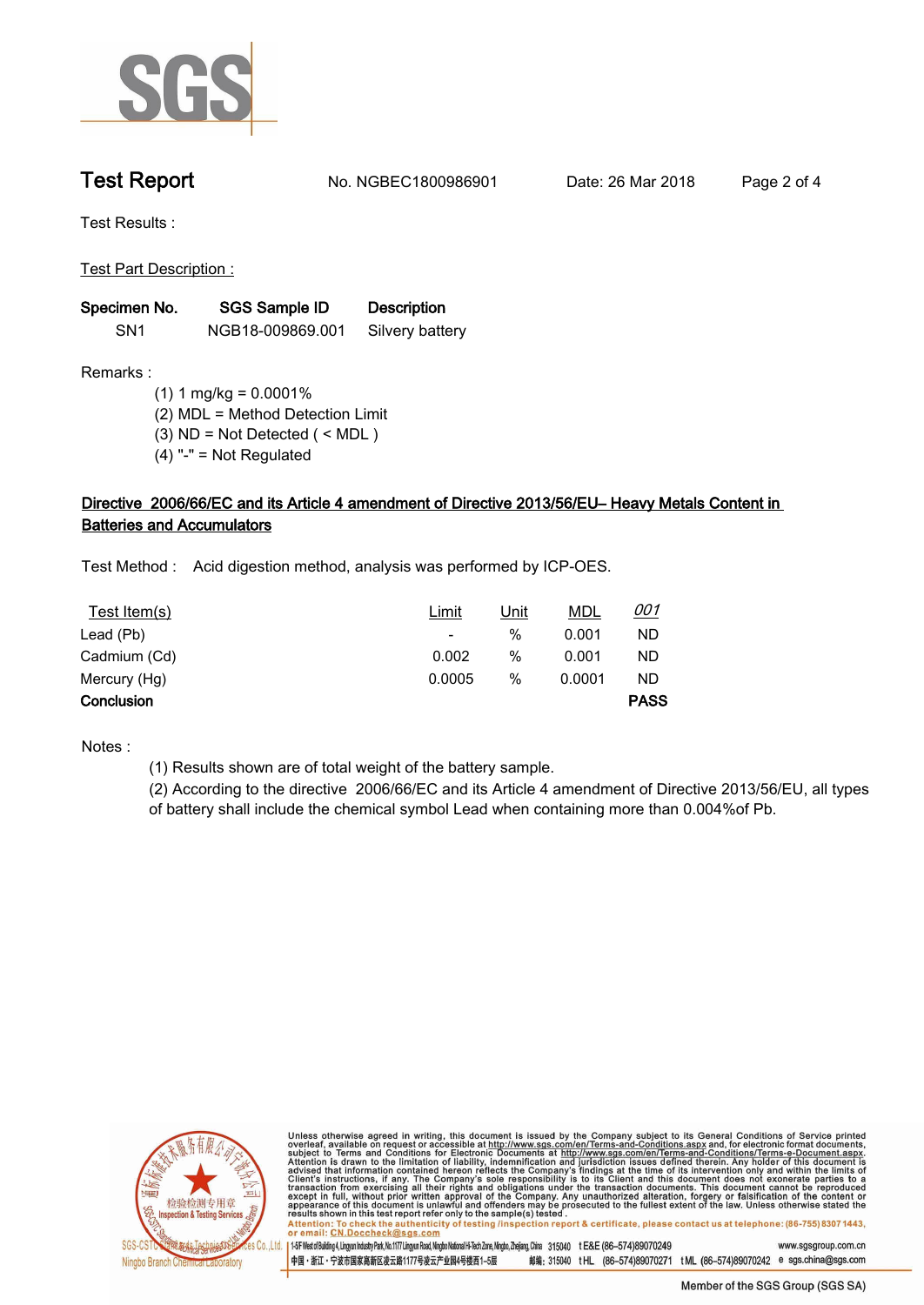

**Test Report. No. NGBEC1800986901 Date: 26 Mar 2018. Page 3 of 4.**

## **ATTACHMENTS**

### **Battery Testing Flow Chart**





Unless otherwise agreed in writing, this document is issued by the Company subject to its General Conditions of Service printed overleaf, available on request or accessible at http://www.sgs.com/en/Terms-and-Conditions.as

Attention: To check the authenticity of testing linspection report & certificate, please contact us at telephone: (86-755) 8307 1443, or email: CN.Doccheck@sgs.com 145F West of Building 4, Lingun Industry Park, No. 1177 Lingyun Road, Ningbo National Hi-Tech Zone, Ningbo, Zhejiang, China 315040 t E&E (86-574)89070249 www.sgsgroup.com.cn

中国・浙江・宁波市国家高新区凌云路1177号凌云产业园4号楼西1-5层 邮编: 315040 tHL (86-574)89070271 tML (86-574)89070242 e sgs.china@sgs.com